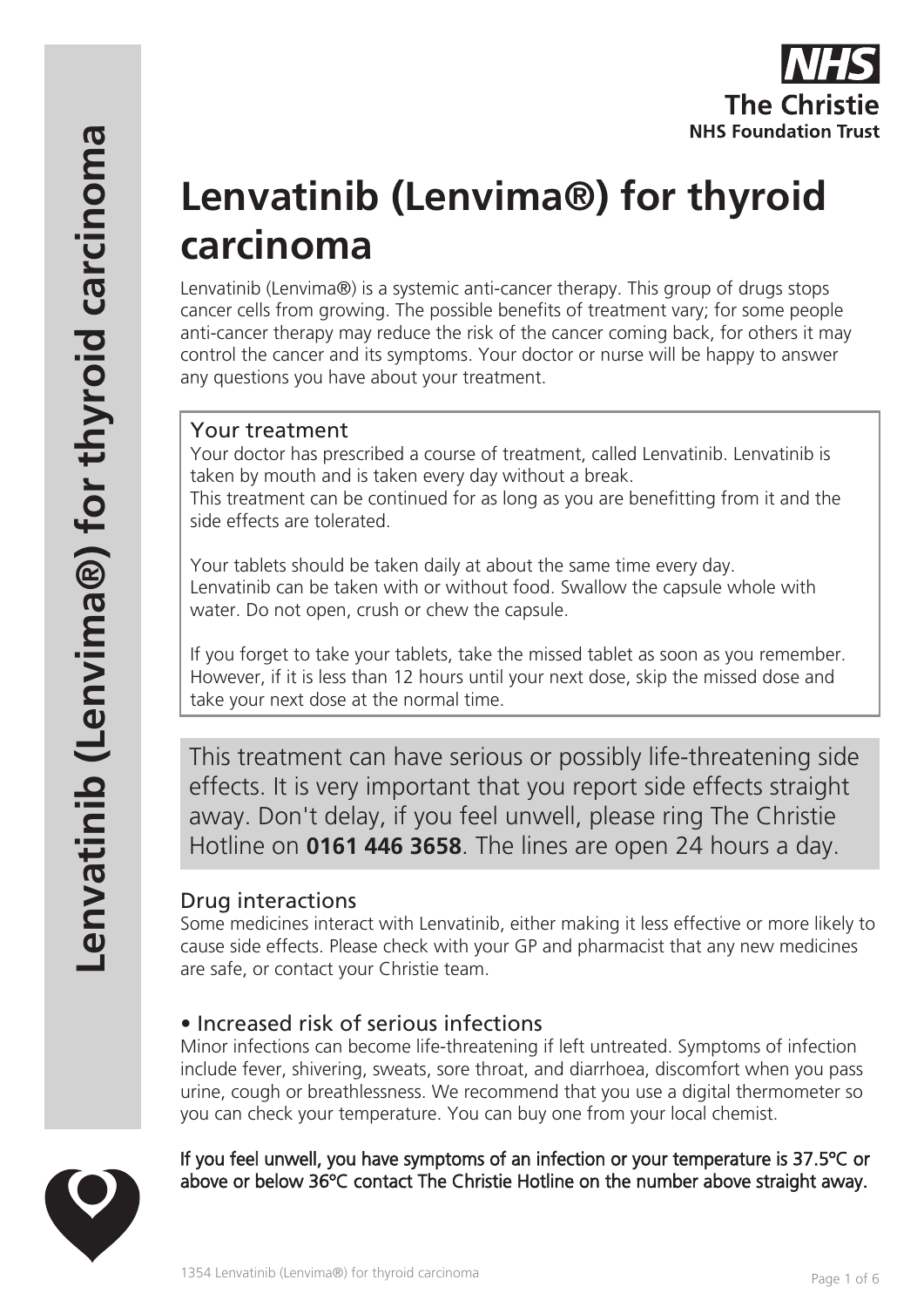## Possible side effects

Lenvatinib can cause many different side effects. Some are more likely to occur than others. Everyone is different and not everyone gets all the side effects. Most side effects are usually temporary, but in some cases they can be life-threatening.

It is important to tell your Christie doctor or nurse about any side effects so they can be monitored and, where possible, treated. If side effects are severe, you may need to stop your treatment, have a break from treatment, or have a dose reduction. A small number of people do not tolerate treatment.

## Common side effects (more than 1 in 10)

#### • Urinary tract infections

Mild urinary infections are common. These can be treated with a course of antibiotic tablets. If you have burning sensation or pain when you pass urine or the urine has a foul odour please contact The Christie Hotline.

### • Decreased appetite and weight loss

We advise you to try to eat and drink as normal. We will monitor your weight at outpatient appointments.

#### • Indigestion and change in taste

Some patients experience indigestion. Please contact your hospital team for clinical advice. Indigestion tablets may be prescribed by your team or your GP. Patients may also experience a change in how food and drink tastes.

#### • Unexpected bleeding

Patients have reported being easily bruised or have noticed bleeding from the nose, gums or blood in the urine. A small number of patients have experienced serious bleeding complications. Please contact The Christie Hotline if you experience any of the following: coughing up blood or blood clots, vomiting blood or brown ('coffee granules') liquid, black bowel motions or menstrual bleeding that is heavier than usual.

### • Hypertension (high blood pressure) or hypotension (low blood pressure)

Your blood pressure is measured at each appointment. If you develop high blood pressure, the team will discuss commencing medication to control your blood pressure. Occasionally, we will need to stop your Lenvatinib if your blood pressure remains uncontrolled despite medication.

#### • Diarrhoea

Mild diarrhoea is common. Anti-diarrhoeal tablets (loperamide) can be prescribed to control your symptoms. Severe diarrhoea is less common. If you develop diarrhoea with an increase in stool frequency of four or more times above your normal daily bowel function, please contact The Christie Hotline.

#### • Nausea and vomiting

If you feel sick, you can be prescribed anti-sickness medication.

#### • Mucositis (sore mouth and mouth ulcers)

Lenvatinib can cause a sore mouth and mouth ulcers. Usually this is mild and clears with mouth washes. If it is preventing you from eating and drinking normally, please contact The Christie Hotline.

### • Constipation

Mild constipation is common. Laxatives can be prescribed to control your symptoms. Severe constipation is less common. If you develop abdominal pain with constipation, please contact The Christie Hotline.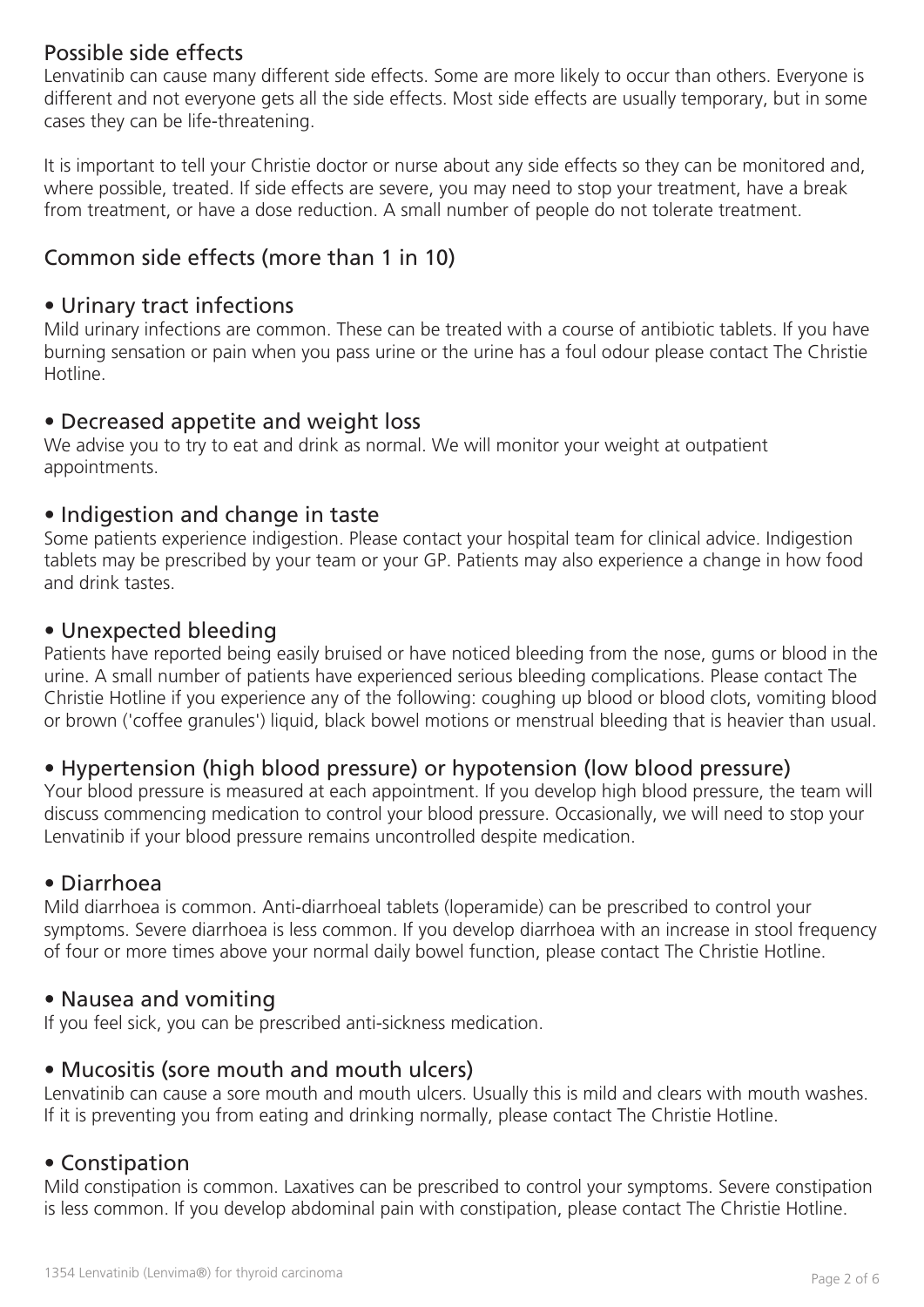# • Tiredness

Lenvatinib may make you feel tired and lacking in energy, but it should not affect your daily routine. Try to take rest and get help with household chores. If necessary, take time off work. Gentle exercise such as walking can be beneficial.

#### • Hand/foot skin reaction

Some people can experience reddening and peeling of the skin on the hands and feet. Simple moisturisers can help if this is mild, but if it interferes with walking or normal use of hands or fingers, please contact The Christie.

#### • Hair changes

Some hair loss may occur during treatment, including body and facial hair. Avoid perms, colours, use of hot brushes and vigorous frequent washing that could increase hair loss. Please remember that this is a temporary side effect and your hair will grow back when your treatment is completed. Very rarely, hair loss may be permanent. If you would like an appointment with the wig service, this can be arranged for you by visiting the cancer information centre. It is a good idea to get your wig before you lose a lot of hair which you can then match to your natural colour. Ask the staff for a copy of the 'Wig fitting service at The Christie'.

The Maggie's Centre runs a Talking Heads hair loss support workshop for anyone who is anticipating or experiencing hair loss (both men and women). These sessions cover the practicalities of hair loss as well as offering support with its emotional impact. Contact Maggie's on 0161 641 4848 or email manchester@maggiescentres.org

### • Generalised aches and leg swelling

You may experience mild back pain or muscle pain in your arms or legs. Some patients experience mild leg swelling. Painkillers can be prescribed for your pain. Contact The Christie Hotline if your pain is not controlled.

### • A low level of calcium or potassium in your blood

Your levels will be routinely monitored during treatment.

### • Protein in urine (proteinuria)

You will have regular urine tests. Sometimes the dose of the Lenvatinib is adjusted or the treatment is stopped if you have too much protein in your urine.

#### • Headaches

Some patients may experience mild headaches or dizziness with the treatment. It is rare to have a severe headache. You should seek emergency medical attention if you develop a sudden severe headache, arm or leg weakness.

#### • Change in voice

You may develop a quieter voice or your voice may become hoarse.

## Less common side effects (less than 1 in 10)

### • Chest pain or stroke or blood clots in the lung (Warning!)

Patients receiving Lenvatinib may experience chest pain (angina) or a heart attack. Other complications such as a stroke or mini-stroke or blood clots in the lung can also happen. If you develop chest pain or sudden onset of breathlessness or neurological symptoms, you should seek emergency medical attention.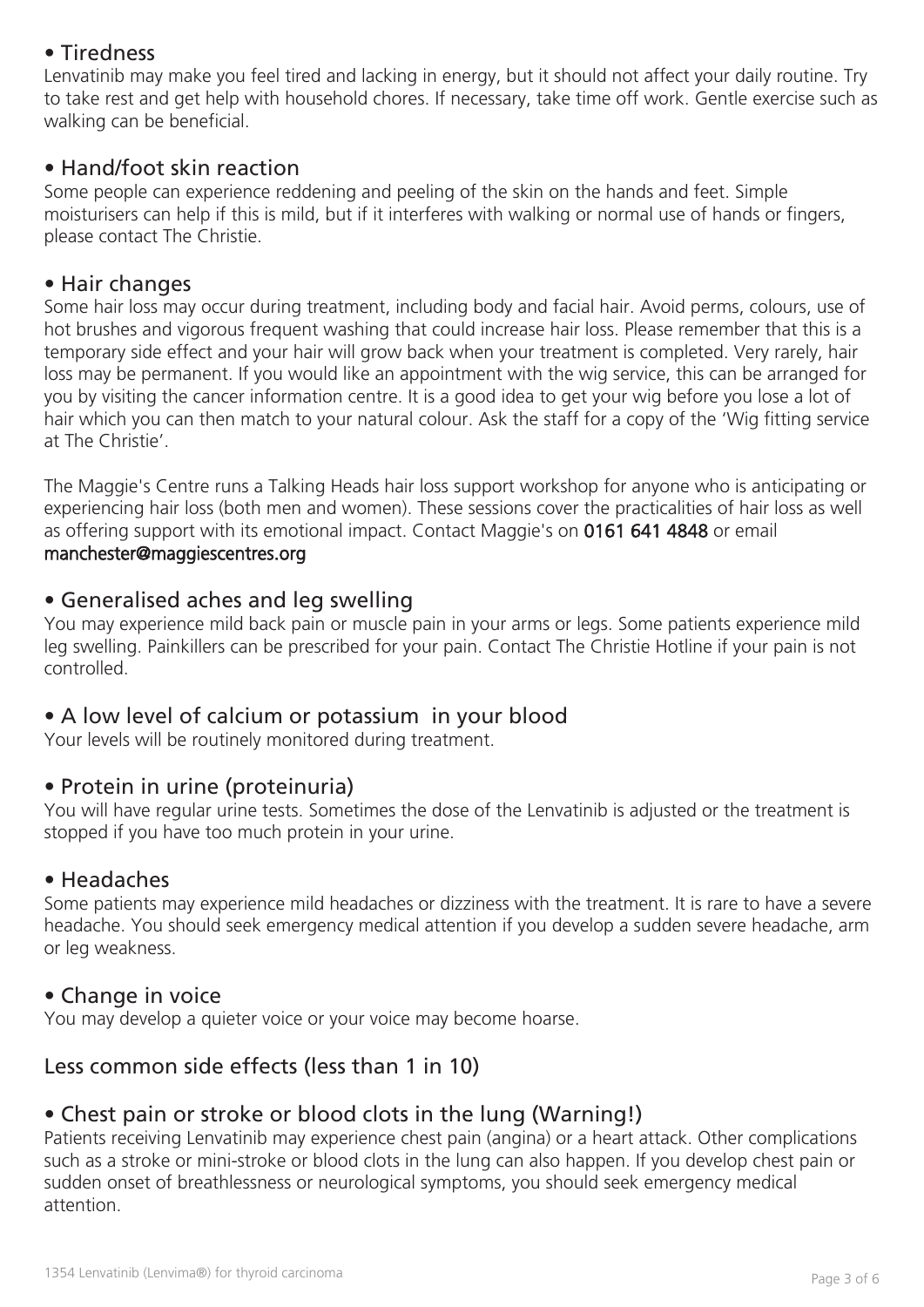## • Liver and kidney problems

This medication can affect the way your liver and kidneys function. We will monitor this on a regular basis.

## • Fistula

This is an abnormal connection between different organs in the body or between the skin and an underlying structure such as the throat or windpipe. The symptoms depend on where the fistula is located. Anal fistulas for example, can cause anal discharge. Other types of fistula are rare. Talk to your Christie team if you experience any new or unusual symptoms such as coughing when swallowing.

## Rare side effects (less than 1 in 100)

## • Neurological (brain) disorder (Warning!)

Lenvatinib can cause a rare condition affecting the brain, called Reversible Posterior Leukoencephalopathy Syndrome (RPLS). If you experience headaches, disturbances in your vision, confusion or seizures then please seek urgent medical attention.

## • A tear in your stomach or intestinal wall (perforation) (Warning!)

This is an uncommon side effect. If you develop severe stomach pain, vomiting blood or passing blood in the stools, please seek emergency medical attention.

### Serious and potentially life-threatening side effects

In a proportion of patients, anti-cancer therapy can result in very severe side effects which rarely results in death. The team caring for your will discuss the risk of these side effects with you.

#### Late side effects

Some side effects may become evident only after a number of years. In reaching any decision with you about treatment, the potential benefit you receive from treatment will be weighed against the risks of serious long term side effects to the heart, lungs, kidneys and bone marrow. With some drugs there is also a small but definite risk of developing another cancer. If any of these problems specifically apply to you, the doctor will discuss these with you and note this on your consent form.

## Sex, contraception and fertility

Contraception: We recommend that you or your partner use a condom during sexual intercourse whilst you are having the course of treatment and for one month after treatment. Lenvatinib may have unwanted effects on unborn babies. If you suspect that you may be pregnant please tell your doctor immediately.

Fertility: This treatment may affect your ability to have children. Your doctor or nurse should have discussed this with you. If not, please ask them before you start treatment.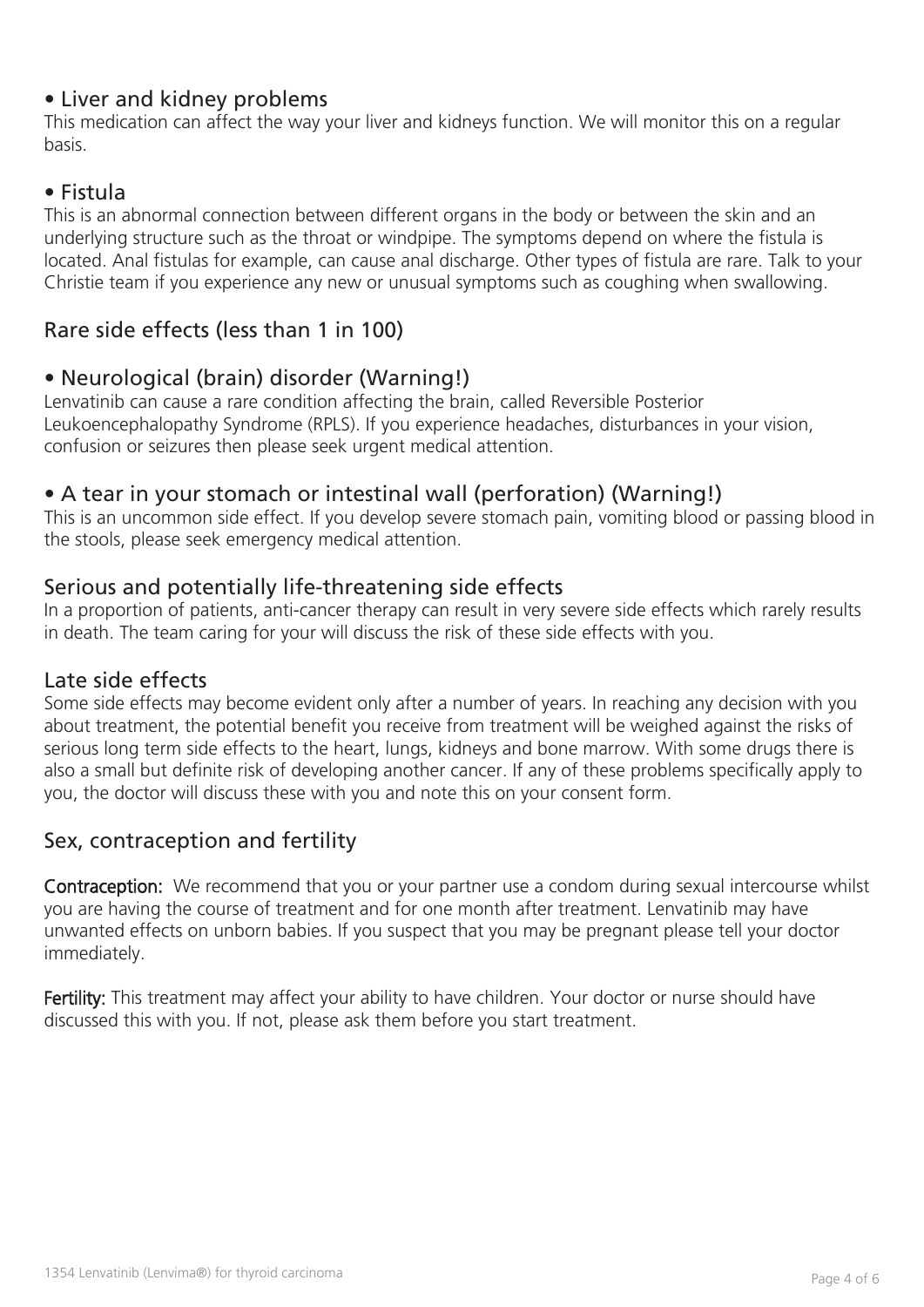# Contacts

If you have any general questions or concerns about your treatment, please contact the thyroid team.

Administration enquiries - 0161 446 3331 Clinical nurse specialist, Debbie Elliott - 0161 446 8041

For advice ring The Christie Hotline on 0161 446 3658 (24 hours)

Your consultant is: .....................................................................

Your hospital number is: ...........................................................

Your key worker is: ....................................................................